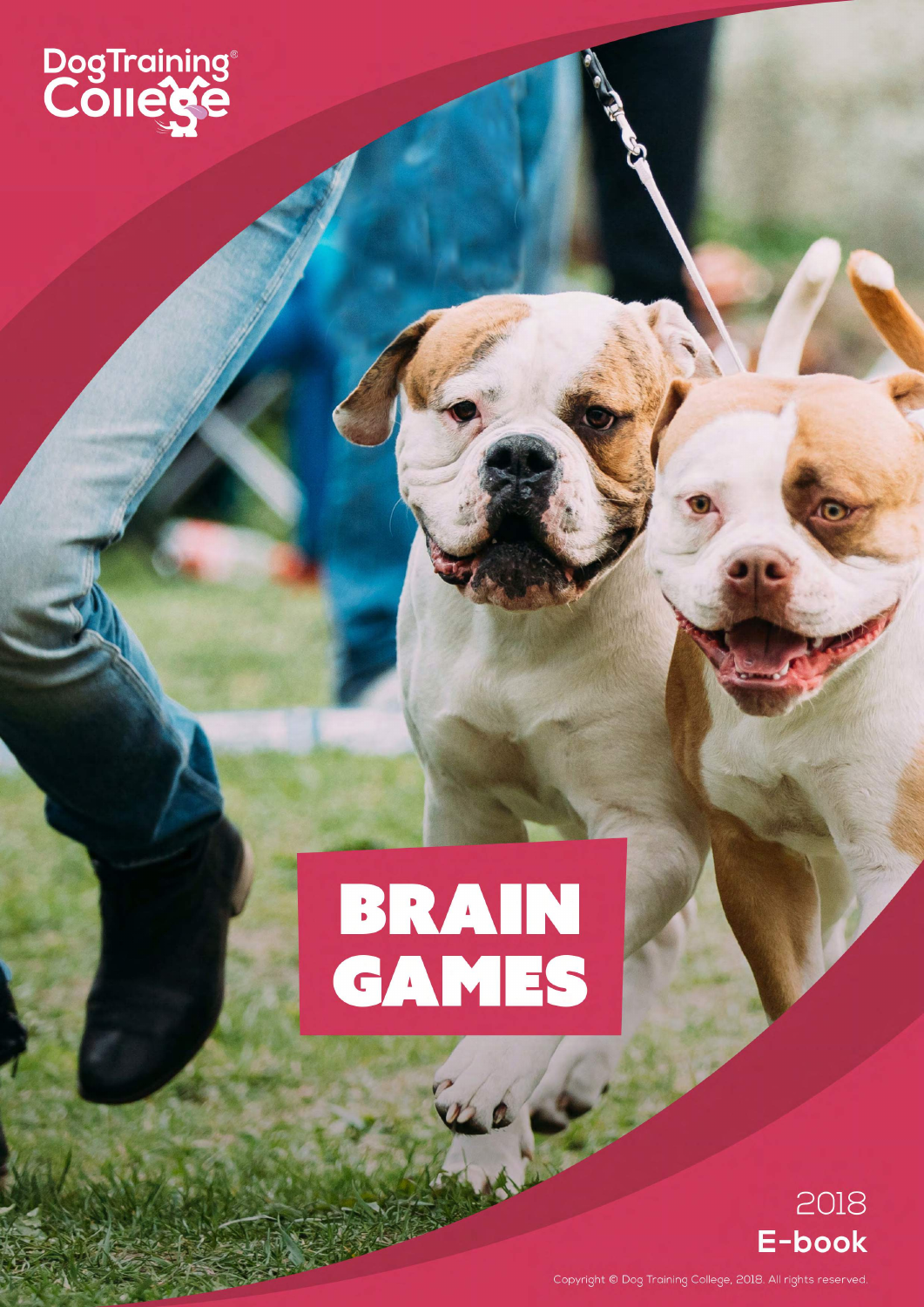# **CONTENTS**



#### **What's included?**

| Intro                                     | c  |
|-------------------------------------------|----|
| <b>Magic Pots</b>                         | 4  |
| <b>Puzzle Play</b>                        | 5  |
| <b>Bottle Feeding</b>                     | 6  |
| Lets' Get Snuffling!                      | 7  |
| Cardboard Chaos                           | 8  |
| Gift Boxes                                | 9  |
| Let's Get Digging!                        | 10 |
| <b>Blanket Time &amp; Muffin Tin Tray</b> | 11 |

#### **What's included?**

| <b>Apple Bobbing</b>                        | 12 |
|---------------------------------------------|----|
| Raining Bubbles and Hide & Seek             | 13 |
| Obstacle Course                             | 14 |
| <b>Flirt Pole</b>                           | 15 |
| <b>Frozen Cups</b>                          | 16 |
| Splish, Splash, Splosh                      | 17 |
| Choose a Hand and<br><b>Hidden Treasure</b> | 18 |

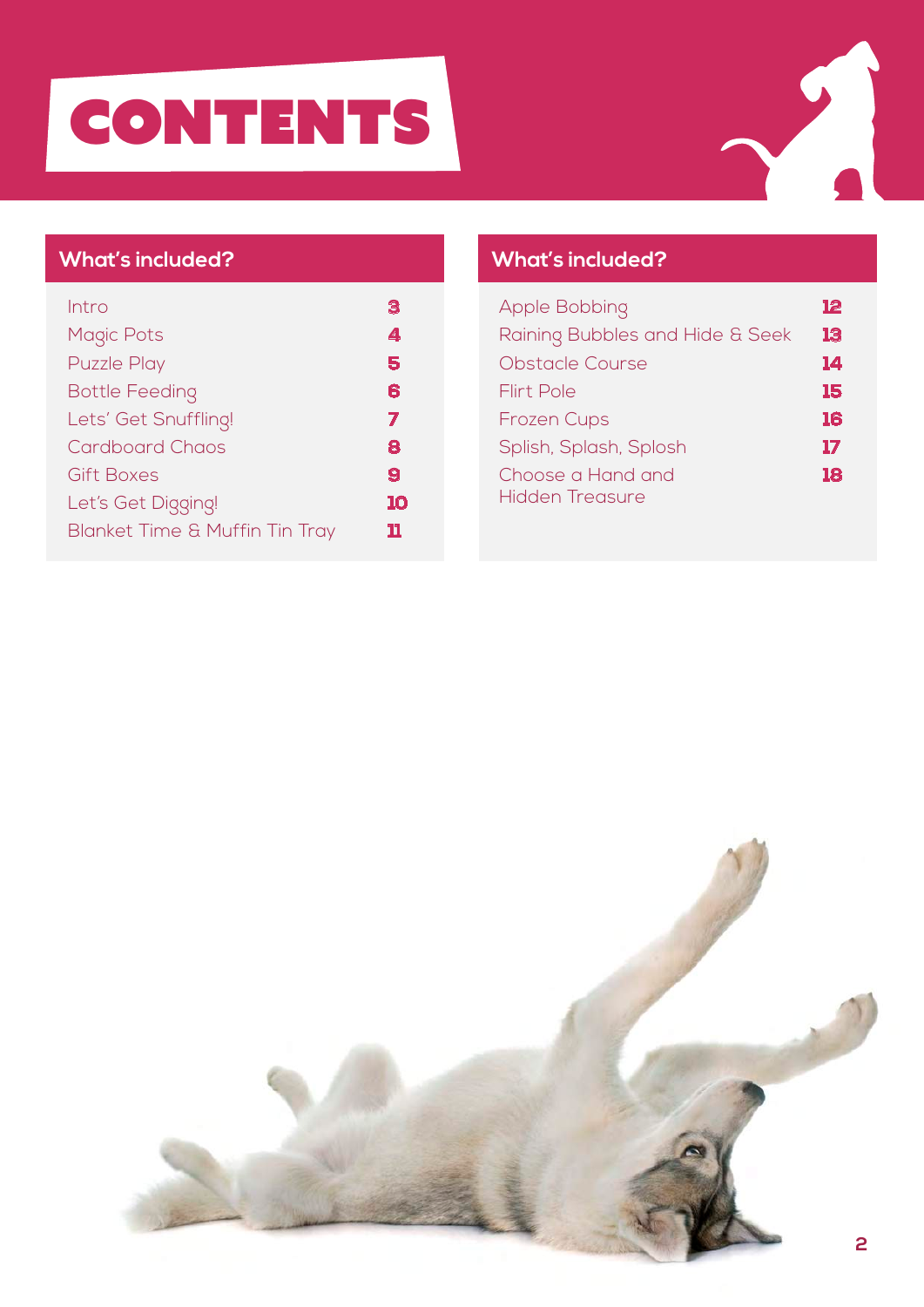

**Playing brain games with our dogs have become extremely popular in the last few years, which is great for our dogs. Brain games are so beneficial & enriching for our dogs and their wellbeing.** 

There are many benefits to playing brain games with your dog as they get the brain working, encouraging dogs to work using their memory & problem solving whilst giving them mental stimulation. Dogs learn through play.

By using or playing brain games you can help occupy your dog and keep them busy, keeping them out of trouble and some games are brilliant for promoting calmness.

Some brain games can help fulfil certain needs some dogs or breeds have such as scent work, digging or to chase.

Mental stimulation is just as important as physical stimulation and can help achieve a tired and chilled out dog.

W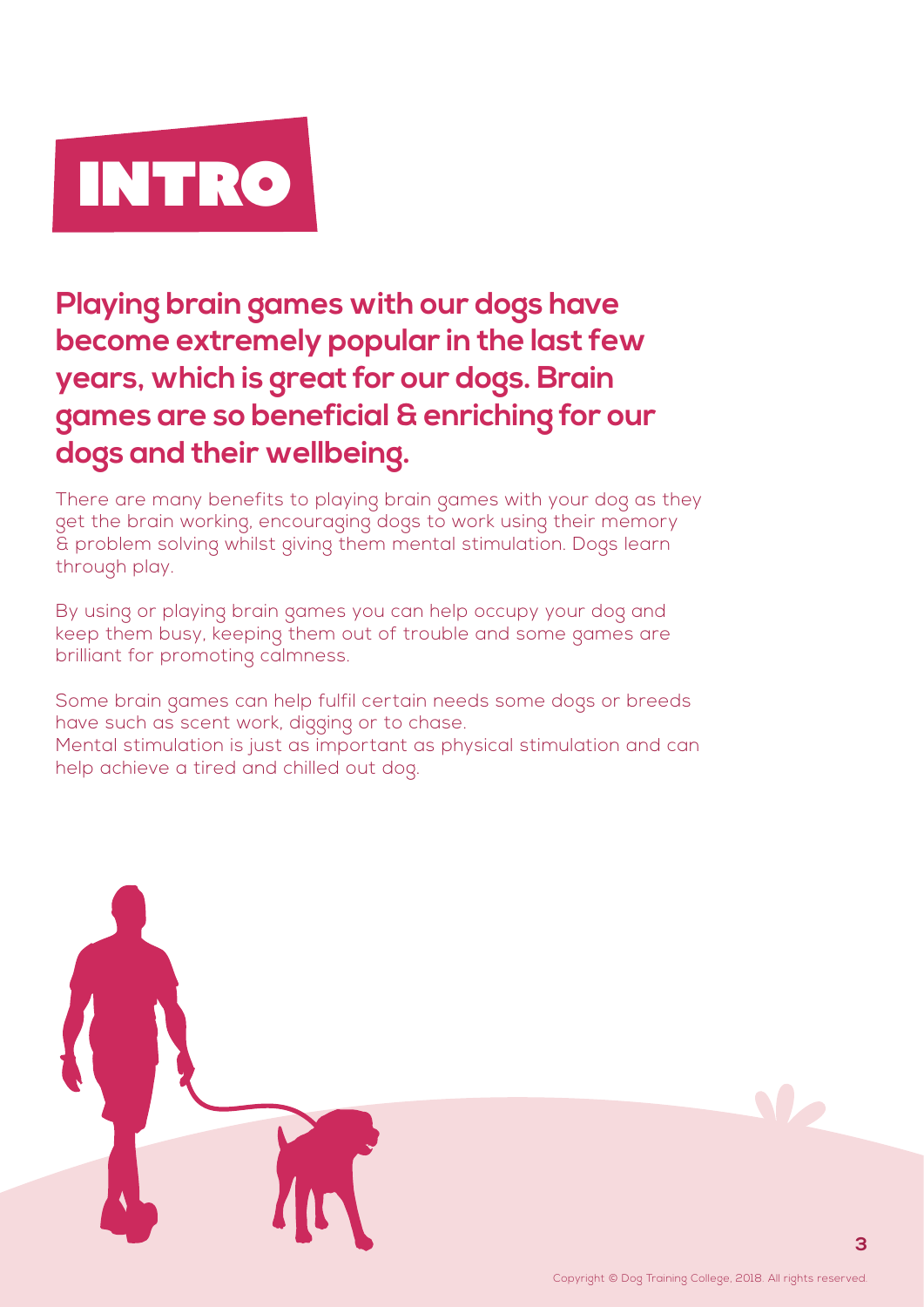### magic pots

### **Watch your dog use their short-term memory to reveal the hidden object...**

#### **What you need - 10 Plant pots, tubs or boxes, lead, another person, dog ball or toy.**

#### Instructions

- **•** Whilst you set up, keep the dog out of sight. Using 10 plant pots, tubs or boxes, place them upside down in a line. This game can be played indoors or outdoors.
- **•** Place a dog ball, toy or treat under one of the pots.
- **•** Bring your dog into the area on a lead and ask your second set of hands to hold your dog. You (without the dog) go up and lift each pot up individually, saying 'sorry' in a sad tone when an empty pot is revealed.
- **•** Be ready to say 'yes' in a bright and excited tone when you find the hidden toy or ball. The dog is able to see the item but not able to get to it at this point.
- **•** Take your dog up to the beginning of the starting line and release your dog off to 'find'.
- **•** Praise your dog loudly when they do uncover the hidden object.

#### Top Tip

If your dog is starting to go directly to the right pot, increase the difficulty by adding more pots or by placing them randomly.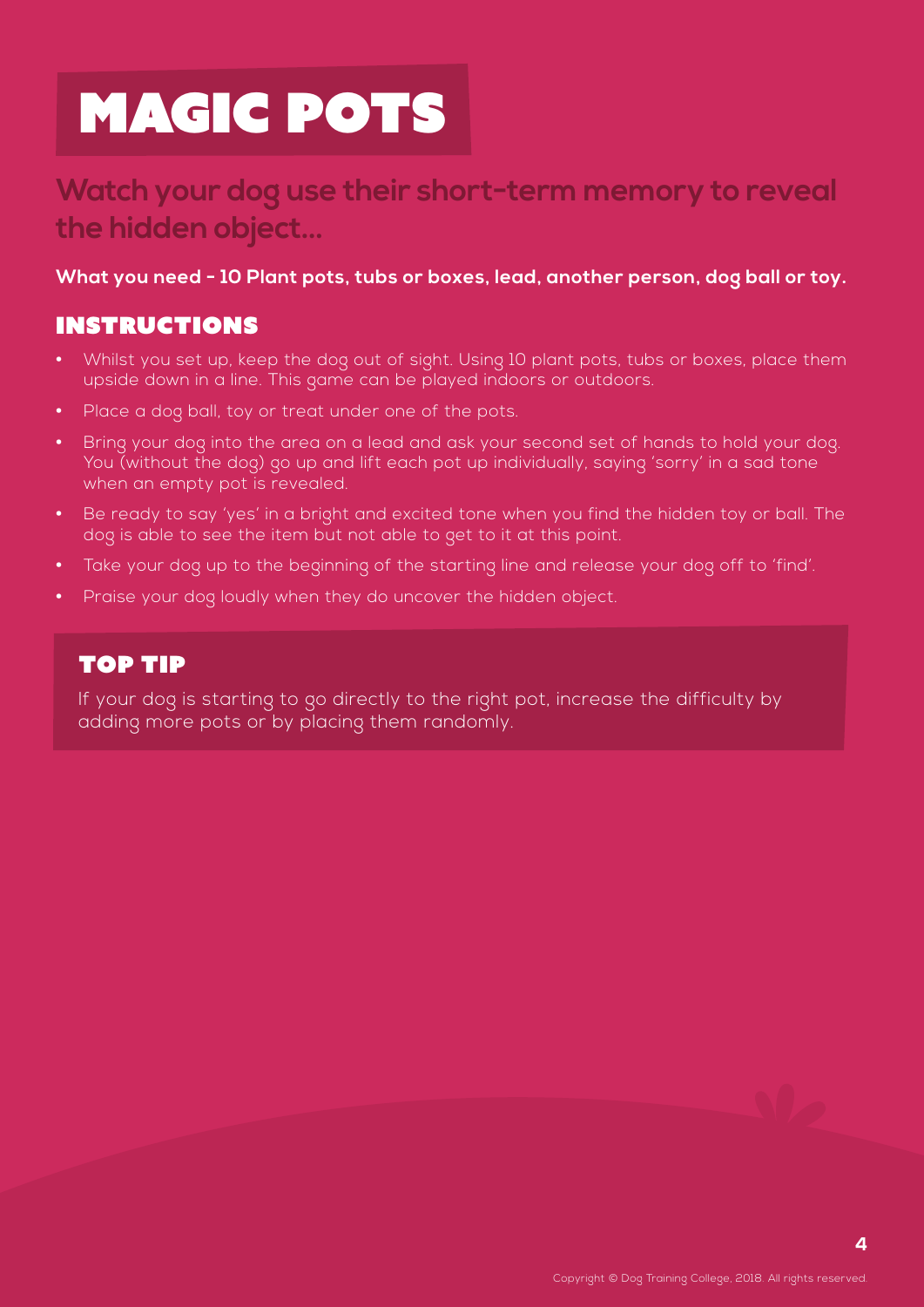# puzzle play

### **Let's work those brains!**

**Puzzle toys are great at getting the dog using their brains. Often these are based on children's slot puzzles where parts are to be moved up, down & sideways by pulling and pushing with their nose or feet.**

#### What you need

Any puzzle toy, healthy treats

#### **INSTRUCTIONS**

- While your dog is out of sight, distribute the treats in the slots beneath the surface of the puzzle that you are using, moving the slots around to cover the placed treats.
- Bring your dog out and see what they can do.
- Depending on the difficulty level of the puzzle, your dog may be busy for several minutes.
- Always supervise your dog whilst they are using puzzle toys.

#### Top Tip

You can feed your dog their daily meals using puzzles which is great for those dogs that gobble their food far too quickly!

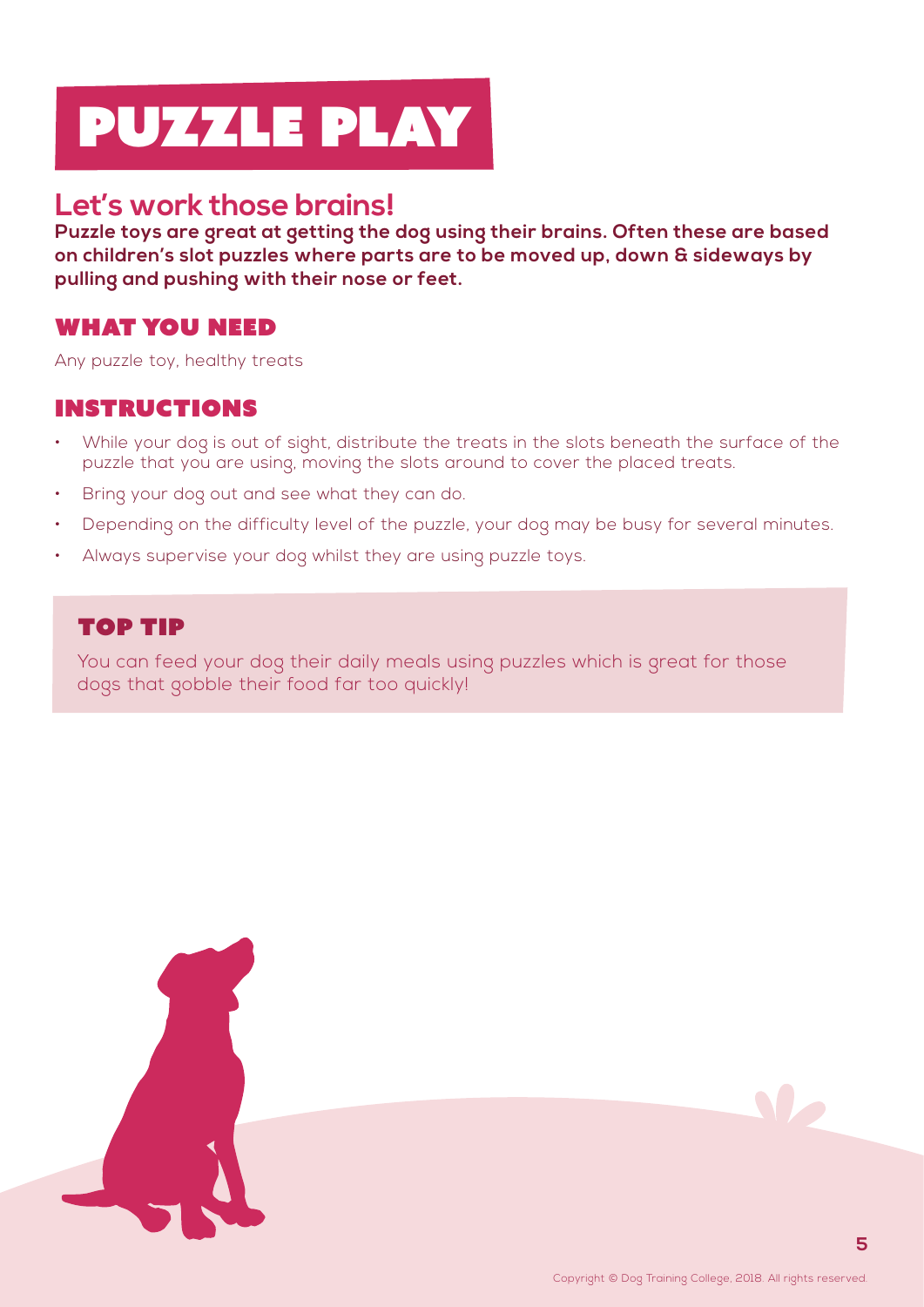# Bottle Feeding

### **You do not need expensive toys to play with your dog.**

**This game is great and demonstrates the art of using what you likely have laying around or in the recycling bin. Remember to always supervise your dog.**

#### What you need

A plastic bottle, healthy treats.

#### **INSTRUCTIONS**

- Place some treats inside a clean plastic bottle.
- Place the bottle on the floor standing upright.
- Release your dog and let them have fun figuring out how those tasty treats are going to come out.

#### Top Tip

You can use your dogs daily kibble instead of treats. To increase the difficulty of this game, roll up a piece of paper lengthways and place halfway into the bottleneck. Yes, it really does look like a message in a bottle.



**6**

V.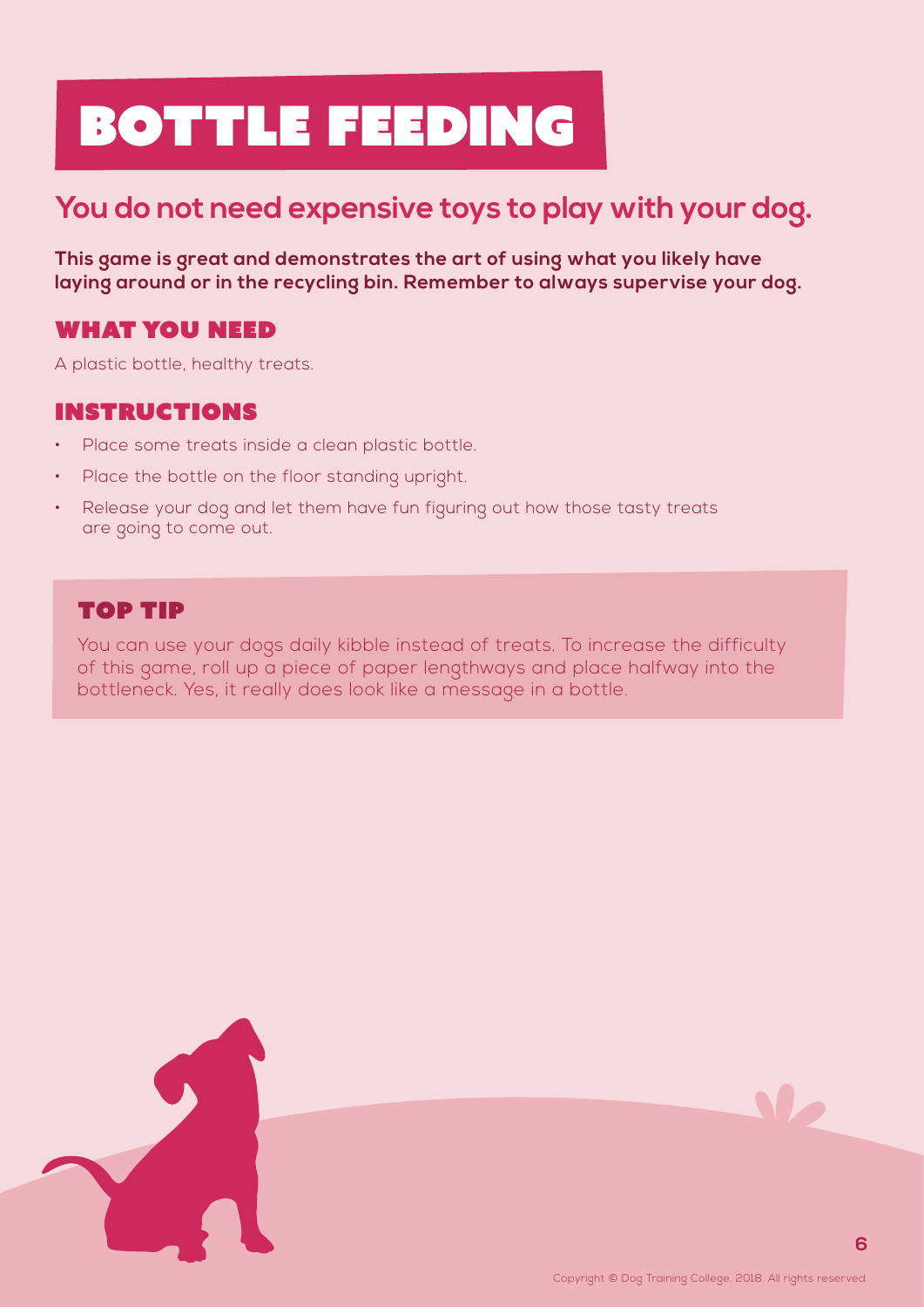# LET'S GET SNUFFLING!

**This game is great for keeping dogs busy whilst stopping them from wolfing down their food.**

#### What you need

Kibble or healthy treats, a snuffle rug.

#### **INSTRUCTIONS**

- **•** Use the mat to spread food or treats throughout, hiding them between the fabric pieces.
- **•** Place down and release your dog.

#### Top Tip

You can create your very own snuffle rug yourself-check out how online.

**7**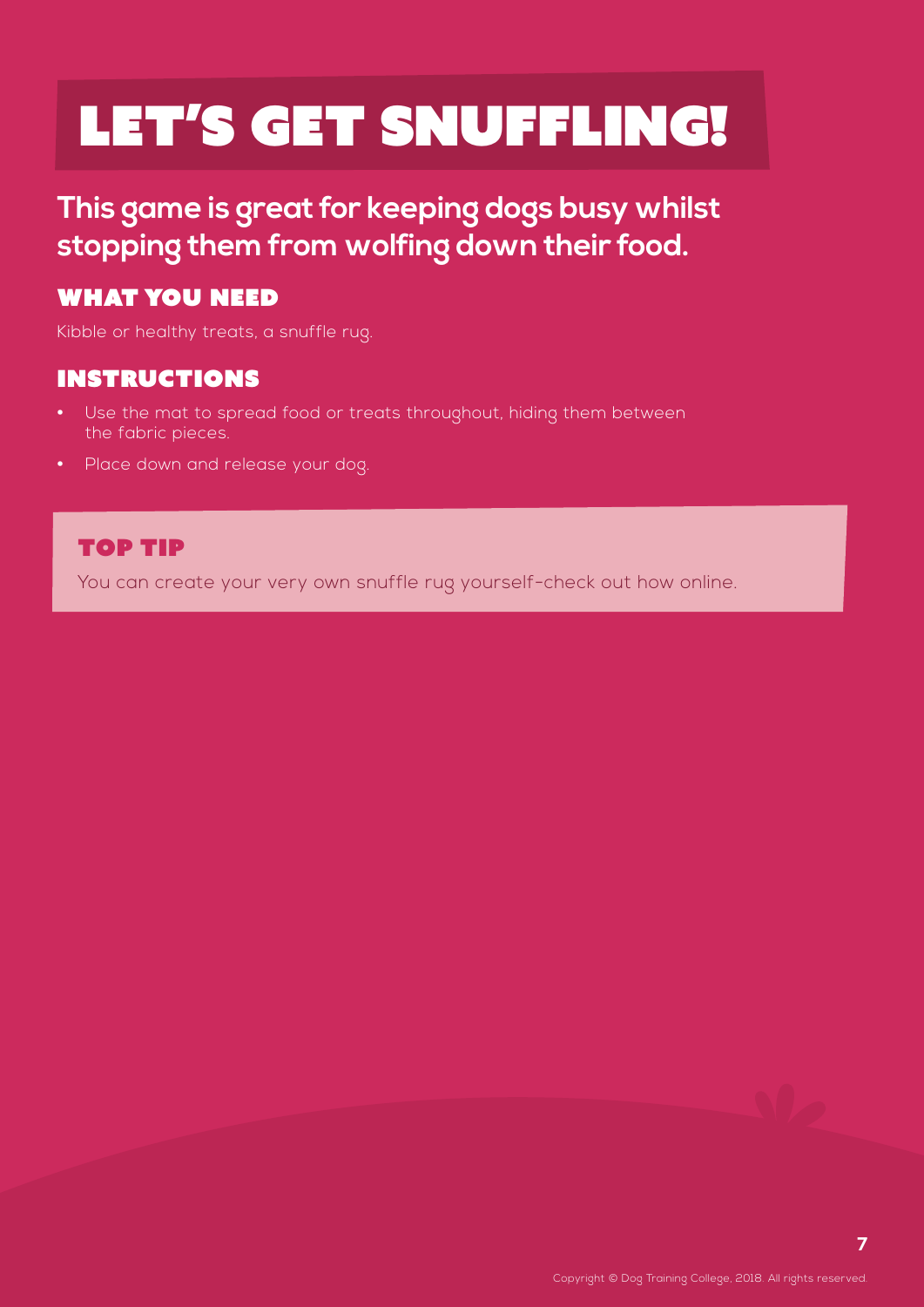# Cardboard chaos

**Watch your dog have fun with some cardboard chaos whilst your dog enjoy themselves.**

#### What you need

A shoebox or box, cardboard tubes, healthy treats.

#### Instructions

- Cut the cardboard tubes into various lengths and place upright into the box or shoebox.
- Once the base is full or cardboard tubes, spread treats throughout.
- Place on the floor and release your dog.

#### Top Tip

To increase the difficulty, if using a shoebox place the lid on top on the box. Now your dog will have to figure out how to get into the box first before they get to the inside.



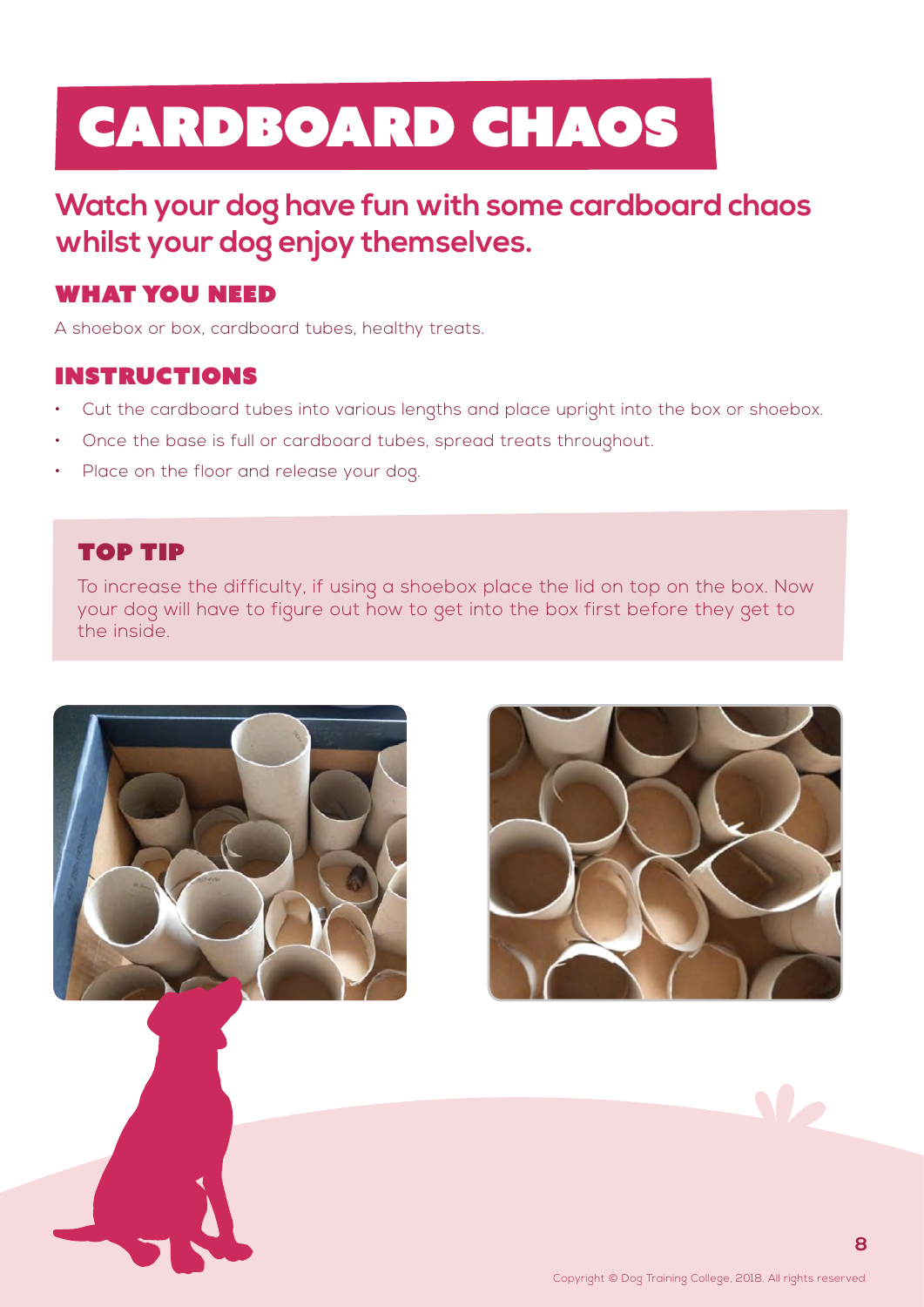# gift boxes

### **Watch your dog find and unwrap their gift boxes for the hidden gems.**

#### What you need

Cardboard tubes, healthy treats, a box.

#### **INSTRUCTIONS**

- Using a cardboard tube, push up the bottom end into itself.
- Place a treat inside and seal the open end as you have done with the bottom.
- Now you have a little gift box.
- Once you have done a few gift boxes place them and fill a box up.
- Release your dog.

#### Top Tip

To increase the difficulty of this game, only place a few cardboard tubes with food and leave the rest empty. See if your dog can distinguish between them and find the ones with the hidden gems.



**9**

N.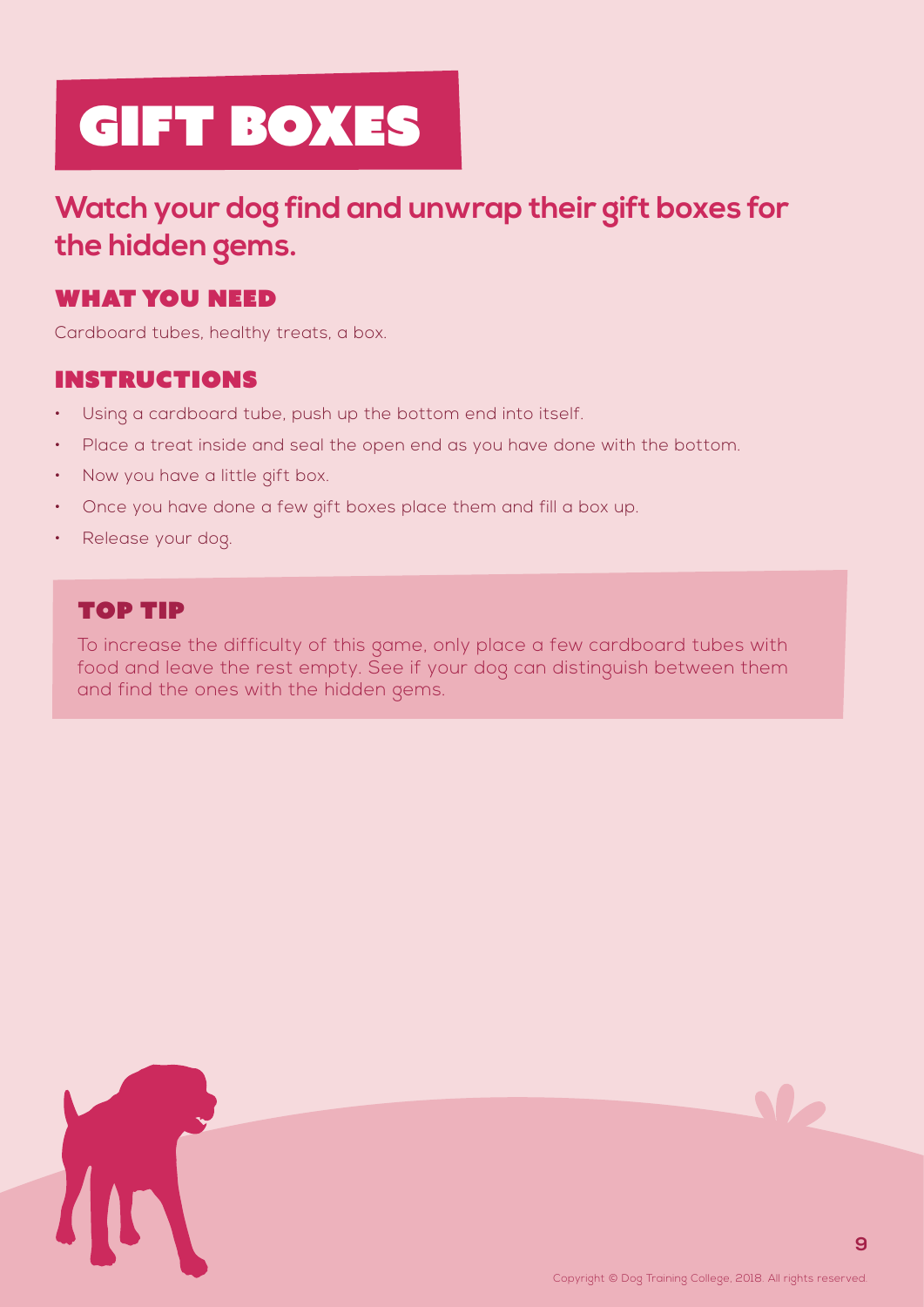# LET'S GET DIGGING!

**Yes, it may sound like a homeowners nightmare, but by giving your dog an outlet (if they are into digging) in their own place, can help stop the death of your lawn!**

#### What you need

Sandpit, sand, wood chip or soil, an uncooked bone, smelly sausages or toys.

#### **INSTRUCTIONS**

- **•** Place the items of sausages, uncooked bones or toys into the sandpit.
- **•** To begin with, do not bury them fully at this stage.
- **•** Encourage your dog to find and dig in their sandpit and reward them loudly once they find their reward.

#### Top Tip

If you catch your dog digging outside of the given sandpit, redirect them back into the sand pit and reward loudly once there.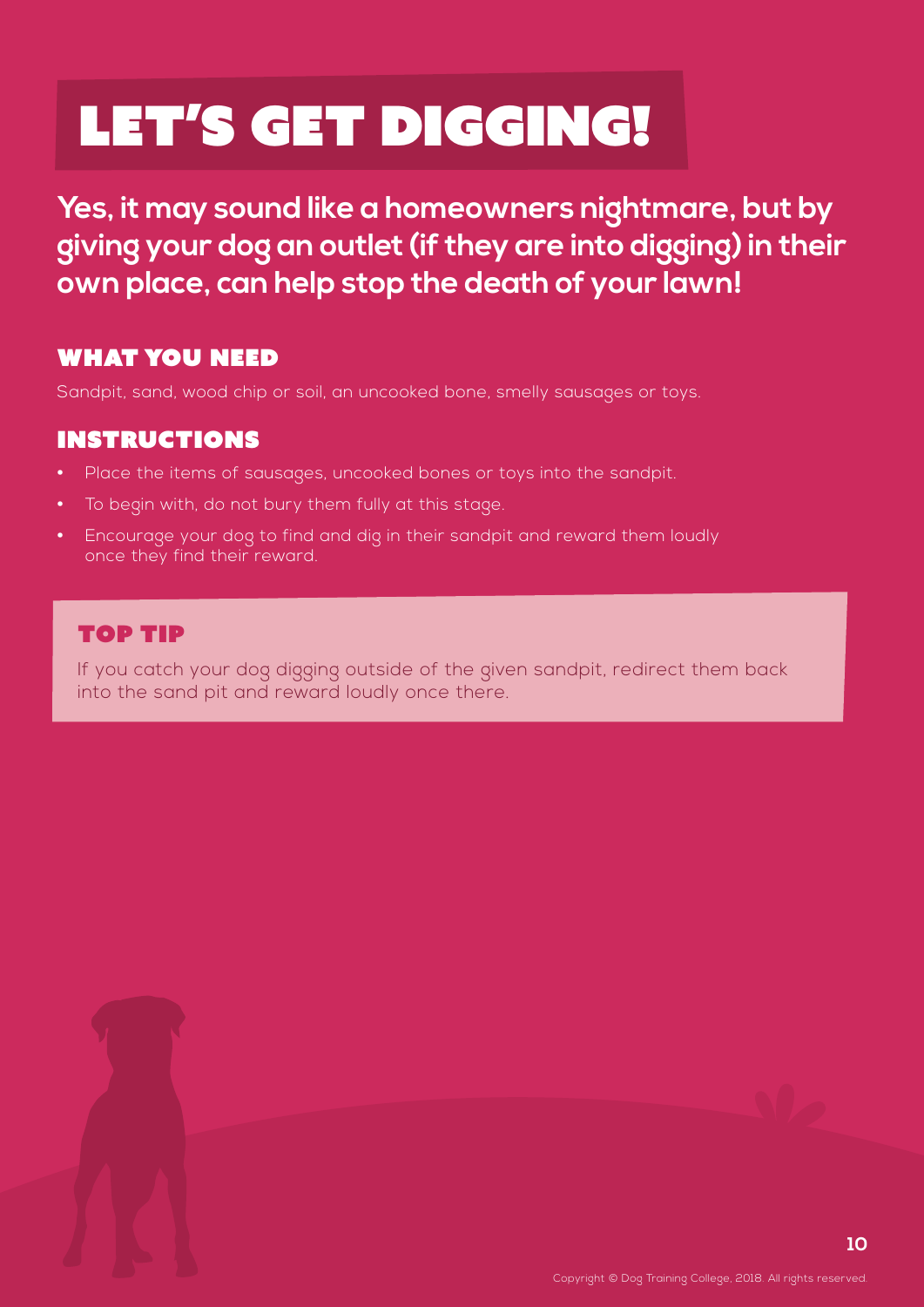### Blanket time

### **Watch your dog unravel.**

#### What you need

A towel or blanket, kibble or healthy treats.

#### **INSTRUCTIONS**

- Cover the blanket or towel in kibble or healthy treats.
- Slowly roll up the towel or blanket with the treats hidden inside.
- Release your dog.
- Using their nose they should be able to unroll the blanket/towel, revealing some yummy goodies as it starts to unfold.

#### Top Tip

Why not try feeding your dog their dinner this way?

# Muffin Tin Tray

**This is a fun way of trying different tastes and textures with your dog and seeing which your dog likes best. Think of it as a taster session.**

#### What you need

A muffin tin, tennis balls, different foods.

#### Instructions

- Place a piece of food in each part of the muffin tin and place a tennis ball on top.
- Serve the tray to your dog.

#### Top tip

I love using a variety of dog-safe fruit and vegetables for this game.

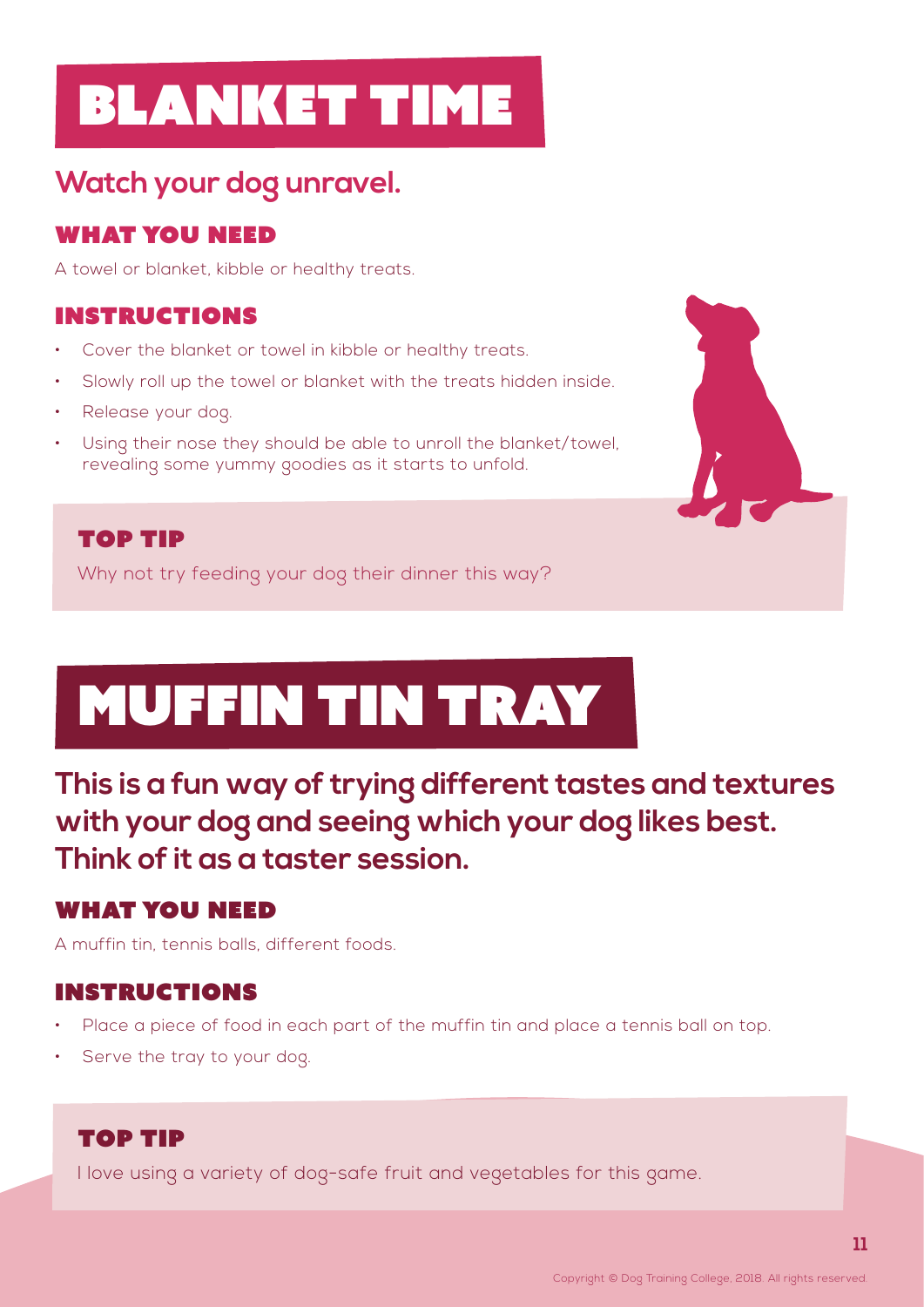### Apple Bobbing

### **Yes! This is exactly what you are thinking.**

**A great game for when the weather is warm, and a fun game to do outside. Use whatever dog-friendly treats or foods you can think of.**

#### What you need

A bowl, water, dog-friendly treats or food.

#### **INSTRUCTIONS**

- **•** Fill a bowl up with water and place your chosen dog-friendly foods inside the bowl of water.
- **•** This game will help cool your dog down whilst having fun.

#### **REMEMBER**

If using apples, cut the apple into bite-size chunks ensuring the pips have been removed.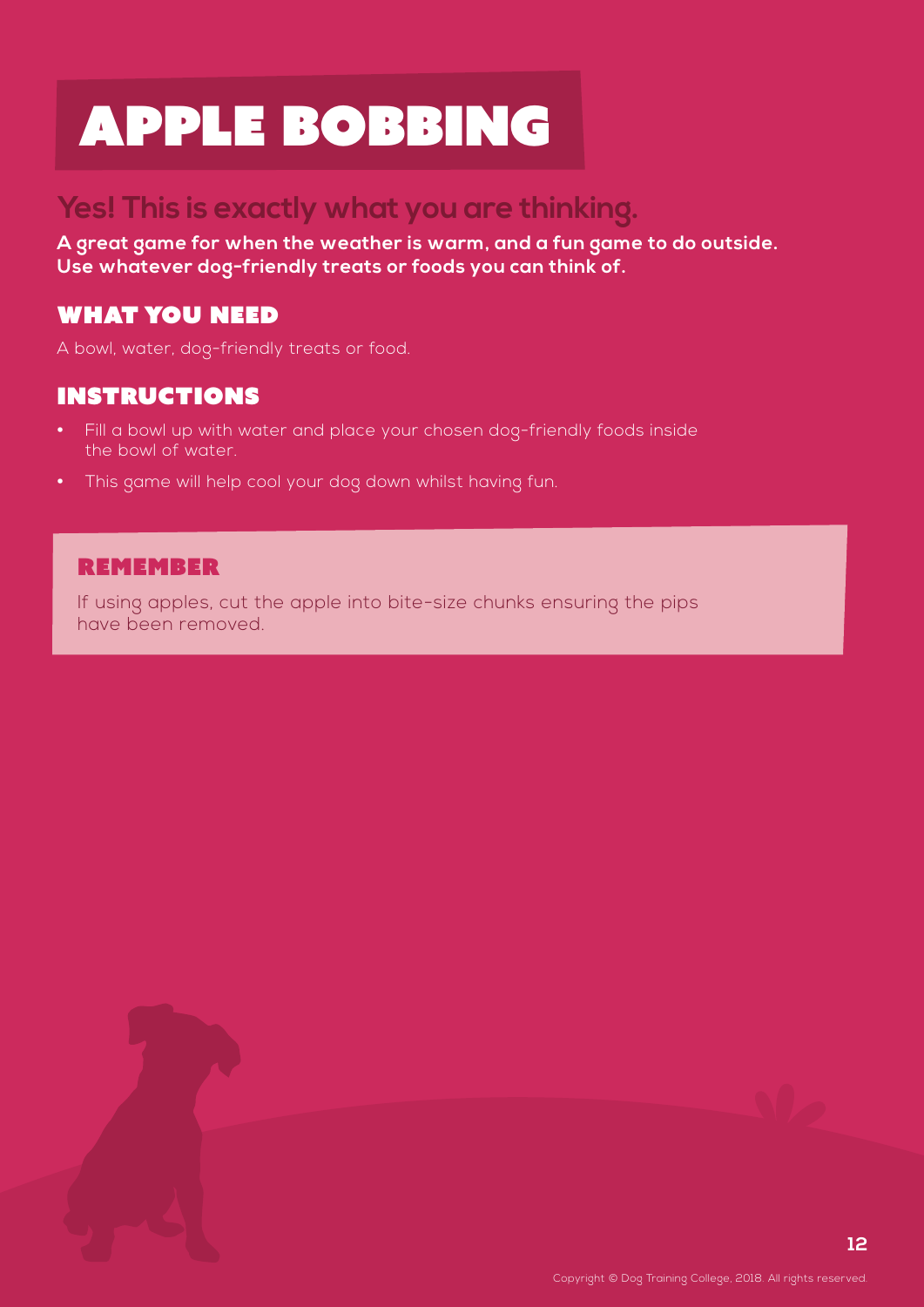### Raining Bubbles

### **Bubbles aren't just for children, dogs love them too!**

#### What you need

Dog safe bubbles, bubble machine (optional).

#### **INSTRUCTIONS**

- If using a bubble machine simply fill the device as instructed with dog safe bubbles.
- If not, we love the old fashioned way of blowing them out through the stick.

#### **REMEMBER**

Always use dog safe bubbles as a dog will primarily pop them with their mouth.

# Hide & Seek

### **This game can be played around the home or out on a walk.**

#### What you need

A toy or treat to reward.

#### **INSTRUCTIONS**

- Ask your dog for a stay. Go and hide then call their name once or say their release cue.
- When they find you praise and reward them with a toy or treat.

#### top tip

Carry a smelly treat on you when you go off to hide when introducing this game to your dog to help make it that bit easier for your dog.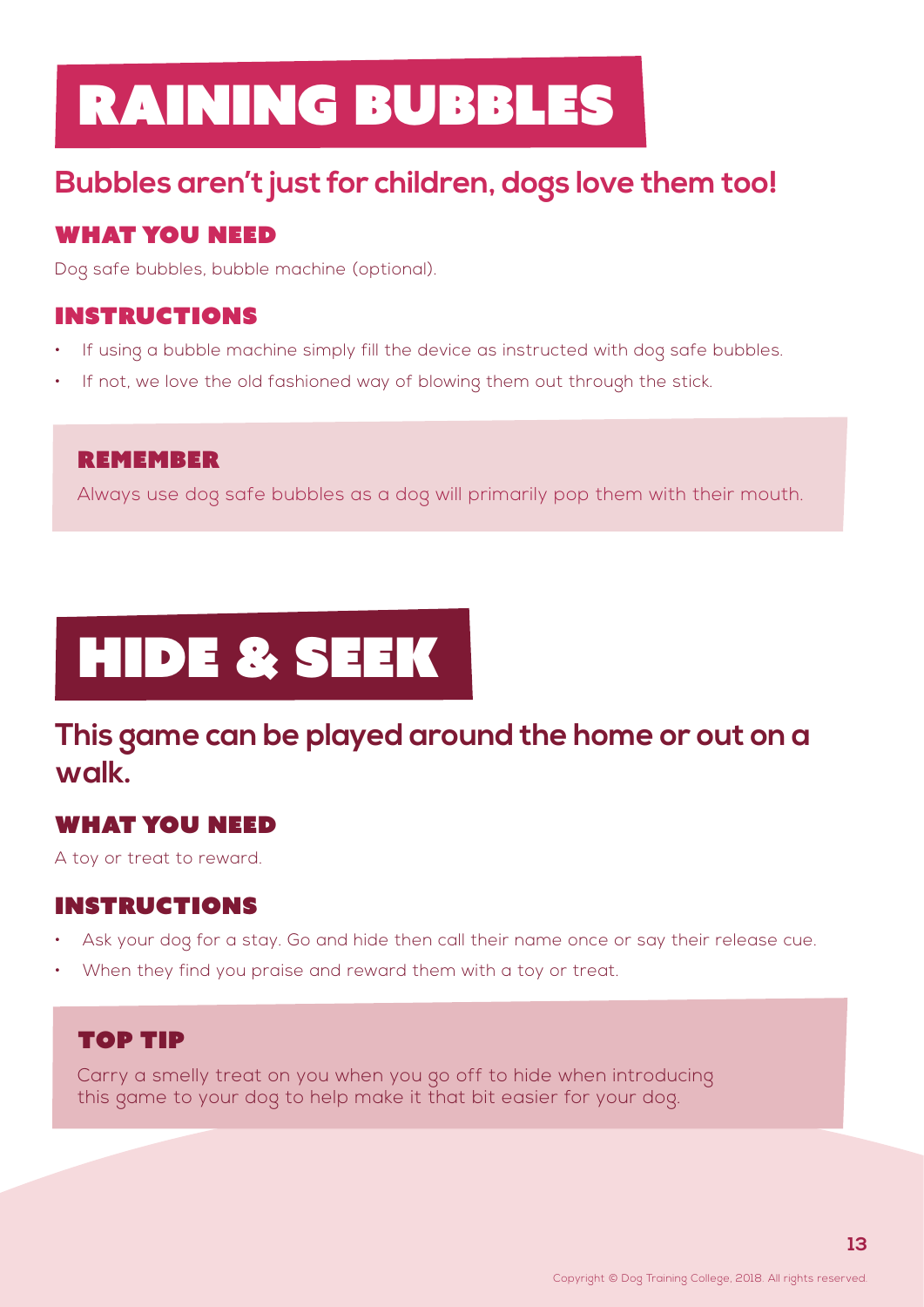### Obstacle Course

### **Make your very own obstacle course out of anything!**

#### What you need

Something to go under - Tables, chair Something to go through - Tunnel, table, a den between two objects using a bed sheet Something to go over - A step, stool, a child's toy Something to weave through - Chairs, cones.

#### **INSTRUCTIONS**

**•** Make up your obstacle course as you see fit and lure your dog around the course.

#### Top Tip

If your dog is unsure about a part of the course, don't force them. Instead, try and build up their confidence with that part of the course slowly and remember to keep it fun.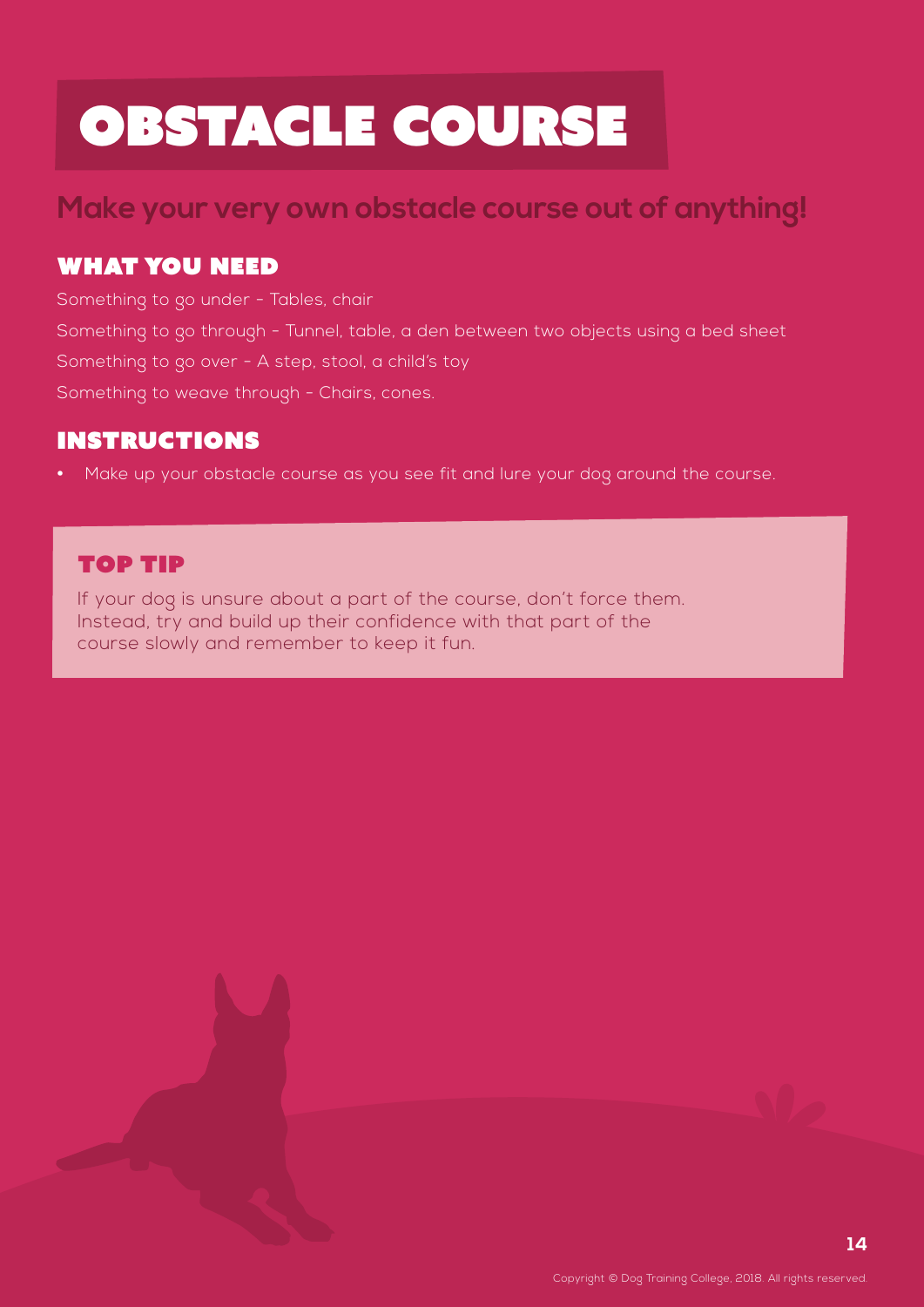### **If your dog has the need to chase, then this is the game for you.**

#### What you need

A lead, tuggy toy. Alternatively, you can buy a flirt pole.

#### Instructions

- Attach the tuggy toy to the end of the lead.
- Entice & encourage your dog to follow and chase the toy.
- Allow your dog to win the toy every so often, then ask for them to drop or swap it for a treat then play the game again.

#### Top Tip

This is a good game to help burn off some extra energy, as well as burning energy off more quickly. If you do not have time for your usual walking time or length, this game can help.

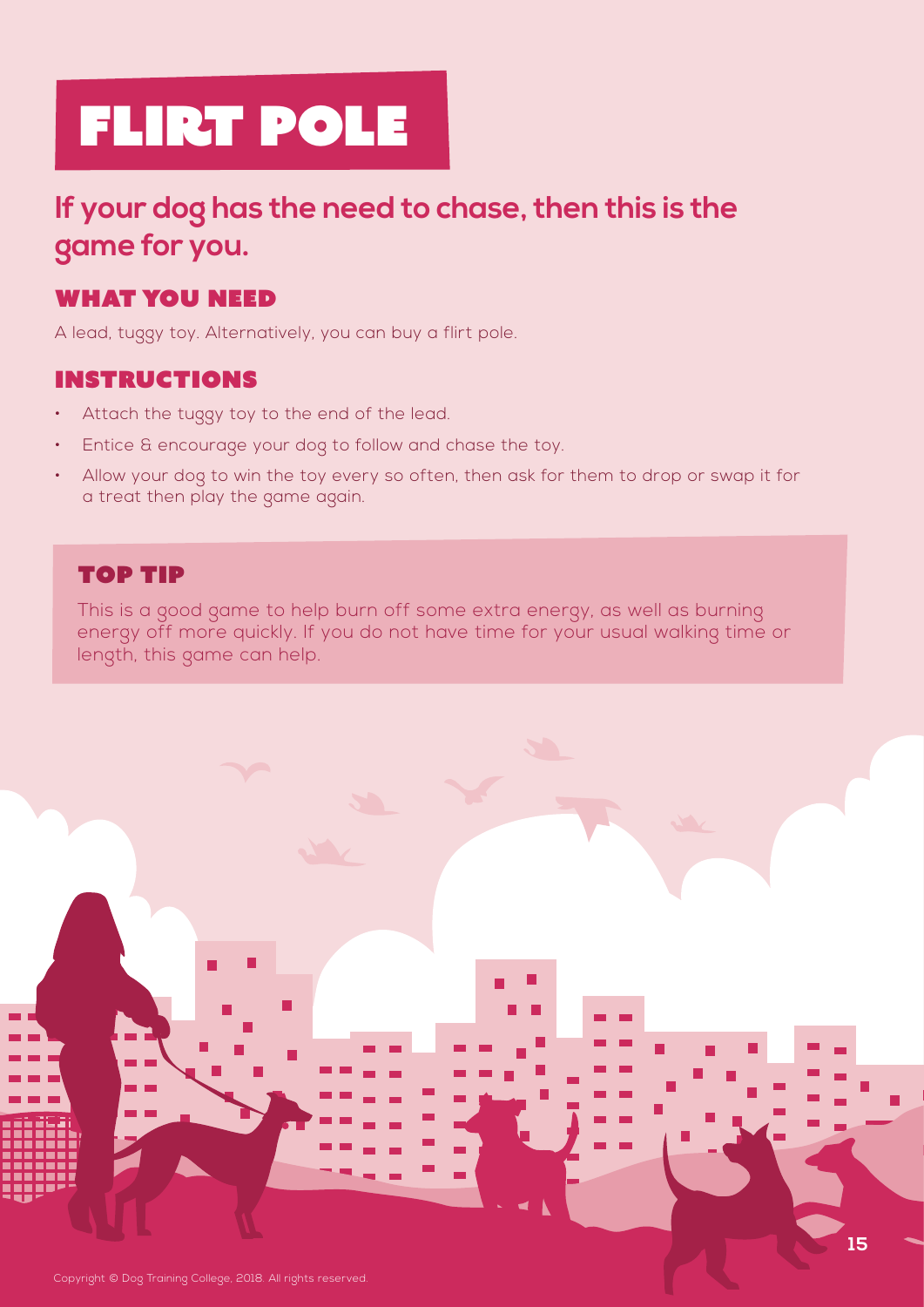# Frozen Cups

### **This game is best played on a warm day with the added benefit of helping your dog to cool down.**

#### What you need

Plastic cups, string, low-fat natural yoghurt or any freezable treat.

#### **INSTRUCTIONS**

- Pierce a hole through the middle or bottom of each cup.
- Place some string through the hole and tie a knot.
- Fill the cups up with their treats such as yoghurt and freeze.
- Once frozen hang the cups up outside, along the fence, garden chairs, table or the washing line.
- You want the cups to be just in reaching point for your dog.

#### **REMEMBER**

Always supervise your dog when food and objects are being used.





**M**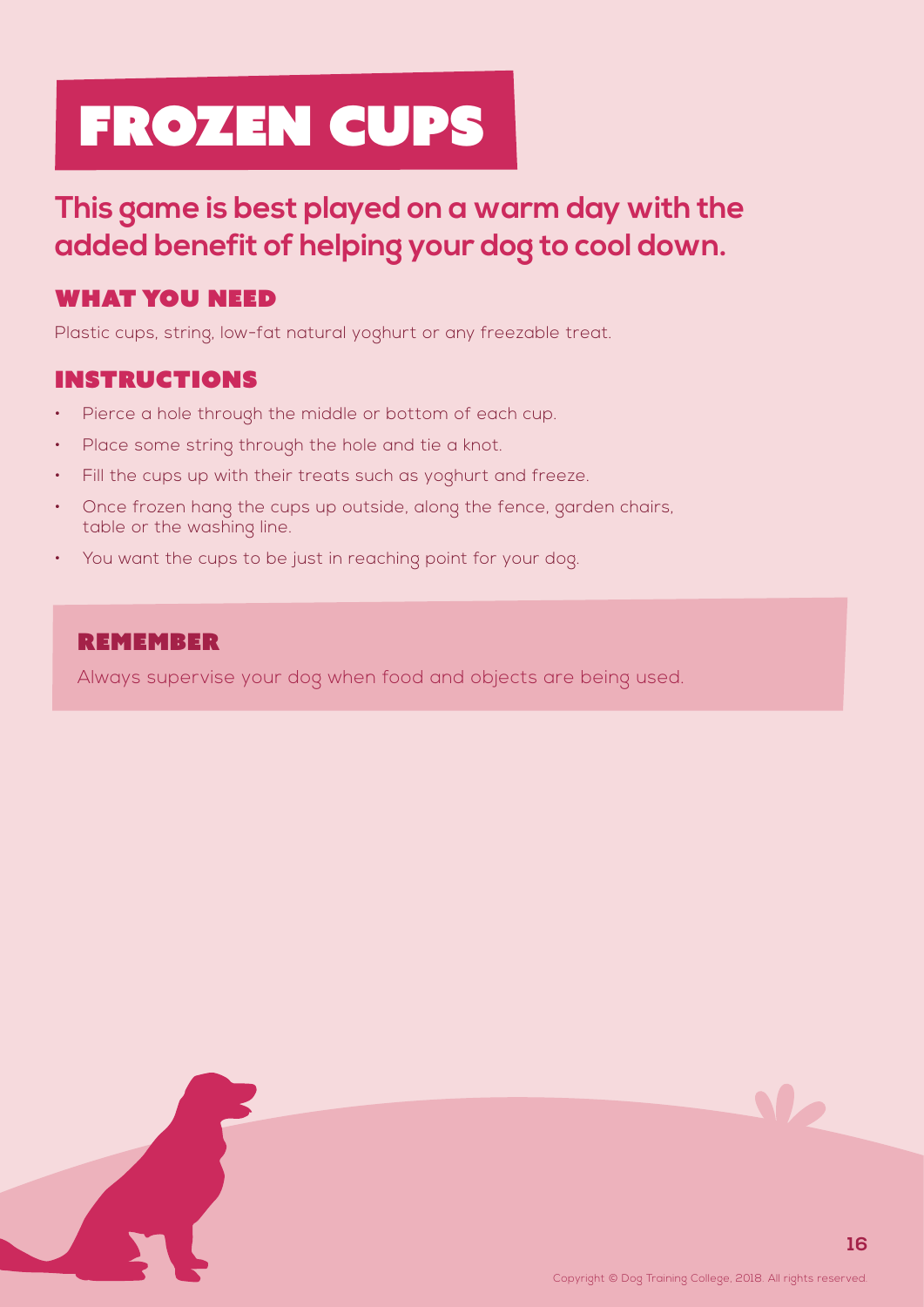# Splish, Splash, Splosh

**Some dogs enjoy nothing more than a good splash around and watching them splish, splash and sploshing about can be just as enjoyable for us to watch.**

#### What you need

Paddling pool, water, toys or balls.

#### **INSTRUCTIONS**

- **•** Fill the paddling pool up with tepid water.
- **•** Throw in your dog's ball or toys to encourage them to go and fetch them.

#### **REMEMBER**

This game is a great way to cool our dogs down in the heat. Keep the pool in the shade, even a wet dog which is in and out of water can still suffer from heat stroke.

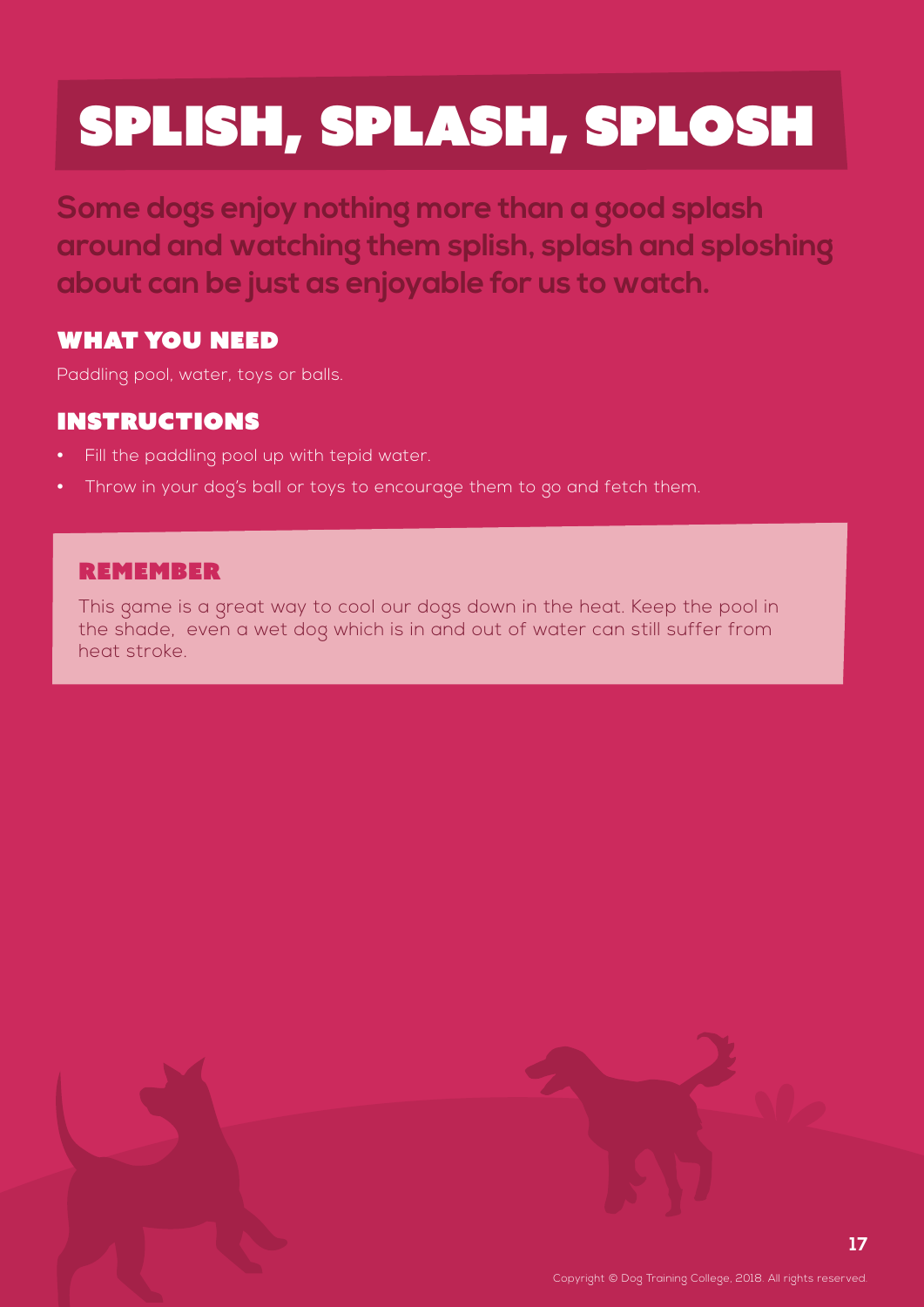# Choose a Hand

### **This game can be a fun starter game into the scent work world.**

#### What you need

Smelly treats.

#### **INSTRUCTIONS**

- Place a treat inside one of your closed hands and hold both hands out to your dog.
- See if your dog can identify which hand the treat is in.

#### **REMEMBER**

If your dog scratches or mouths at your hand, this game may not be right for them just yet until some manners and impulse control around food and hands have been learnt.

# Hidden Treasure

### **Think of this game as an Easter egg hunt, but for dogs!**

#### What you need

Healthy treats, frozen treats or your dog's dinner.

#### **INSTRUCTIONS**

- Hide pieces of food up throughout your garden and even in the grass.
- Be creative.
- Release your dog and watch them go on a hunt.

#### top tip

This game can be a great change up to how your dog usually eats their dinner and can help with dogs that gulp their food down.